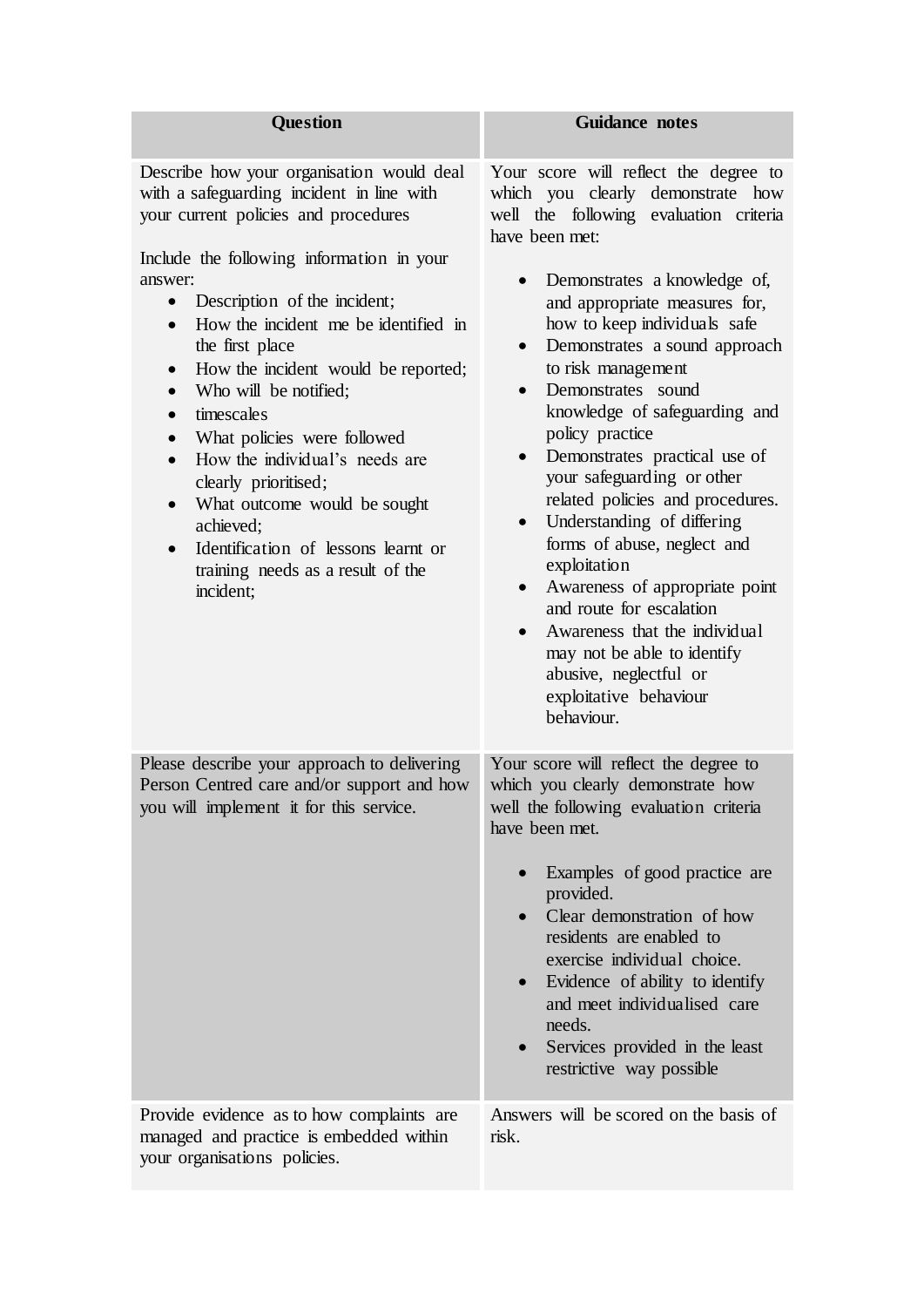| Provide details of any accreditations that<br>your organisation holds, including in<br>relation to any areas of specialism                                                                                                                                    | Your score will reflect the degree to<br>which you clearly demonstrate how<br>well the following evaluation criteria<br>have been met.<br>Evidence that supports any<br>$\bullet$<br>stated areas of specialism in<br>question 1.<br>Details of any external<br>$\bullet$<br>accreditations held, the<br>accrediting body and when the<br>accreditation expires. |
|---------------------------------------------------------------------------------------------------------------------------------------------------------------------------------------------------------------------------------------------------------------|------------------------------------------------------------------------------------------------------------------------------------------------------------------------------------------------------------------------------------------------------------------------------------------------------------------------------------------------------------------|
| The example service specifications include<br>quality standards. Please describe how your<br>organisation will both meet these standards<br>and efficiently and effectively monitor that<br>they are being met on an on-going basis                           | Answers will be scored on the basis of<br>risk                                                                                                                                                                                                                                                                                                                   |
| Explain how you will manage<br>communication with the Authority to<br>demonstrate that your service continues to<br>meet the needs of your Customers their<br>families and carers                                                                             | Answers will be scored on the basis of<br>risk                                                                                                                                                                                                                                                                                                                   |
| Explain how Customer, family and carer<br>feedback is used to ensure that service you<br>provide meets their needs                                                                                                                                            | Answers will be scored on the basis of<br>risk.                                                                                                                                                                                                                                                                                                                  |
| Describe how your staff are given the<br>opportunity to train, learn and develop their<br>skills. This should be broken down between<br>standard training that all staff receive and<br>training that relates to any specialist areas or<br>individual needs. | Answers will be scored on the basis of<br>risk                                                                                                                                                                                                                                                                                                                   |
| What procedures and systems do you have<br>in place to monitor the performance of any<br>contracts awarded under the framework?                                                                                                                               | Answers will be scored on the basis of<br>risk                                                                                                                                                                                                                                                                                                                   |
| Describe how your organisation will ensure<br>continuity in the staff who support<br>individual customers and carers. Include<br>details of systems you have in place to deal<br>with unexpected staff shortages?                                             | Answers will be scored on the basis of<br>risk                                                                                                                                                                                                                                                                                                                   |
| Describe your organisation's approach to<br>supporting Customers to achieve and sustain<br>paid employment or self-employment.<br>(Employment support only)                                                                                                   | Your score will reflect the degree to<br>which you clearly demonstrate how<br>well the following evaluation criteria<br>have been met.                                                                                                                                                                                                                           |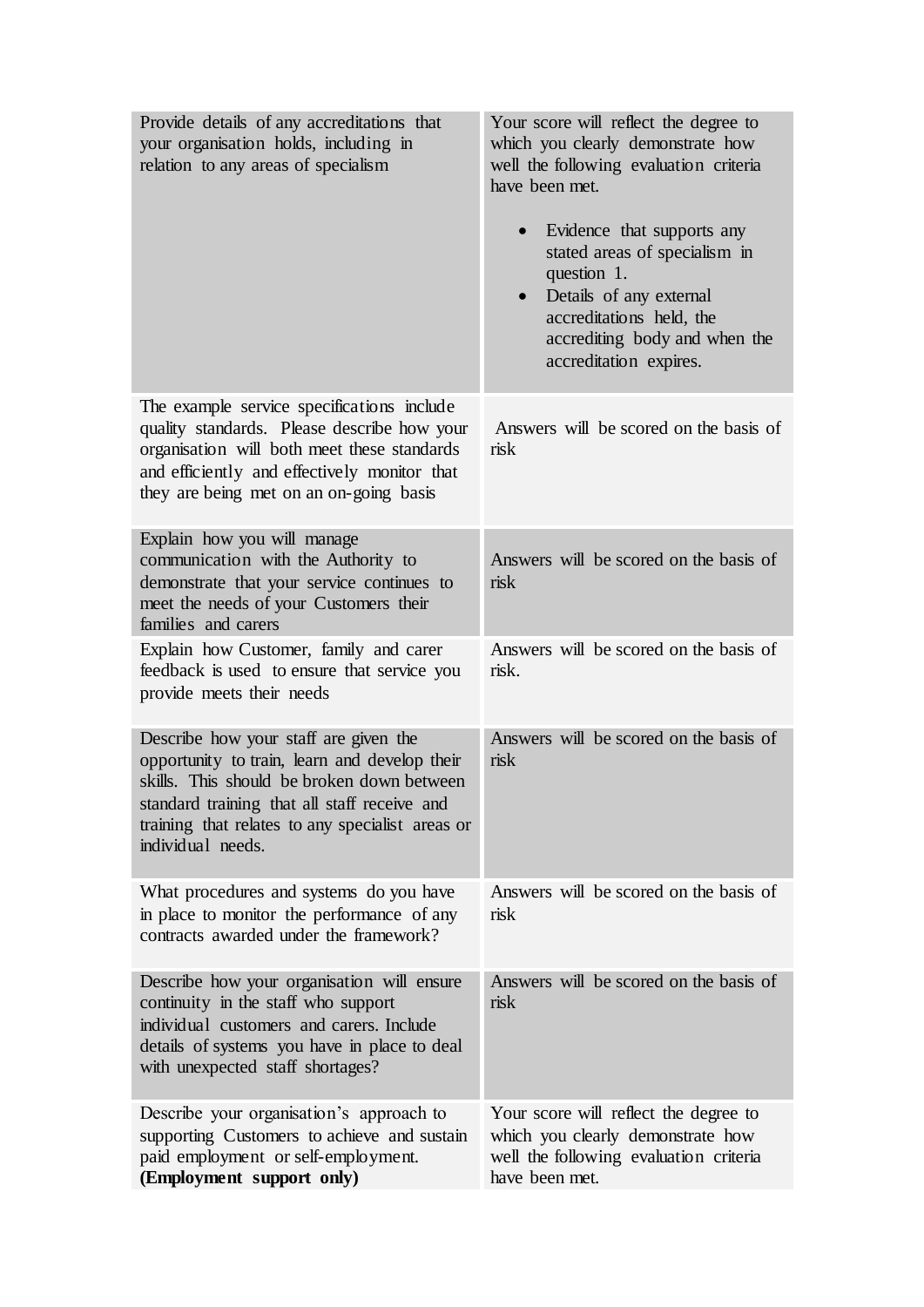|                                                                                                                                                                                                                                                                                                                                                                                                                                                                                                           | Genuine employment<br>opportunities<br>Demonstrates and<br>understanding of the barriers to<br>employment for individuals<br>and how these may be<br>overcome<br>Demonstrates methodology for<br>$\bullet$<br>creating links with local<br>businesses<br>"place and train" based model<br>Clear boundaries around<br>experience opportunities (for<br>example not open ended $-$ max<br>1 month)<br>National Minimum Wage or<br>above<br>Same terms and conditions as<br>any other employee<br>External funding sought for on-<br>going support (for example<br>Access to work)<br>Job carving where appropriate<br>Support that "fades out" in a<br>timescale appropriate to the<br>Customer's needs<br>Rapid re-entry to services in<br>the event of an employment<br>crisis |
|-----------------------------------------------------------------------------------------------------------------------------------------------------------------------------------------------------------------------------------------------------------------------------------------------------------------------------------------------------------------------------------------------------------------------------------------------------------------------------------------------------------|--------------------------------------------------------------------------------------------------------------------------------------------------------------------------------------------------------------------------------------------------------------------------------------------------------------------------------------------------------------------------------------------------------------------------------------------------------------------------------------------------------------------------------------------------------------------------------------------------------------------------------------------------------------------------------------------------------------------------------------------------------------------------------|
| Care Quality Commission Registration                                                                                                                                                                                                                                                                                                                                                                                                                                                                      | This is a pass/fail question.                                                                                                                                                                                                                                                                                                                                                                                                                                                                                                                                                                                                                                                                                                                                                  |
| a) Do you have Care Quality<br>Commission (CQC) Accreditation<br>for [Service Area]?<br>b) CQC Registration Number<br>c) Registered Manager Name<br>d) Registered Address<br>e) What is your current CQC Rating?<br>Have you ever had an Inadequate<br>f<br><b>CQC</b> Rating?<br>g) If you have answered yes to the<br>above question please give details;<br>including the date you received this<br>rating / date it was removed and<br>reasons for the rating.<br>If you are a new business and<br>h) | The following will be determined,<br>using the providers current CQC<br>rating:<br>Inadequate - FAIL<br>Requires Improvement - SCC will<br>seek further information<br>Good-PASS<br>Outstanding - PASS<br><b>Not applicable for Daytime Support</b><br>or Employment Support                                                                                                                                                                                                                                                                                                                                                                                                                                                                                                   |